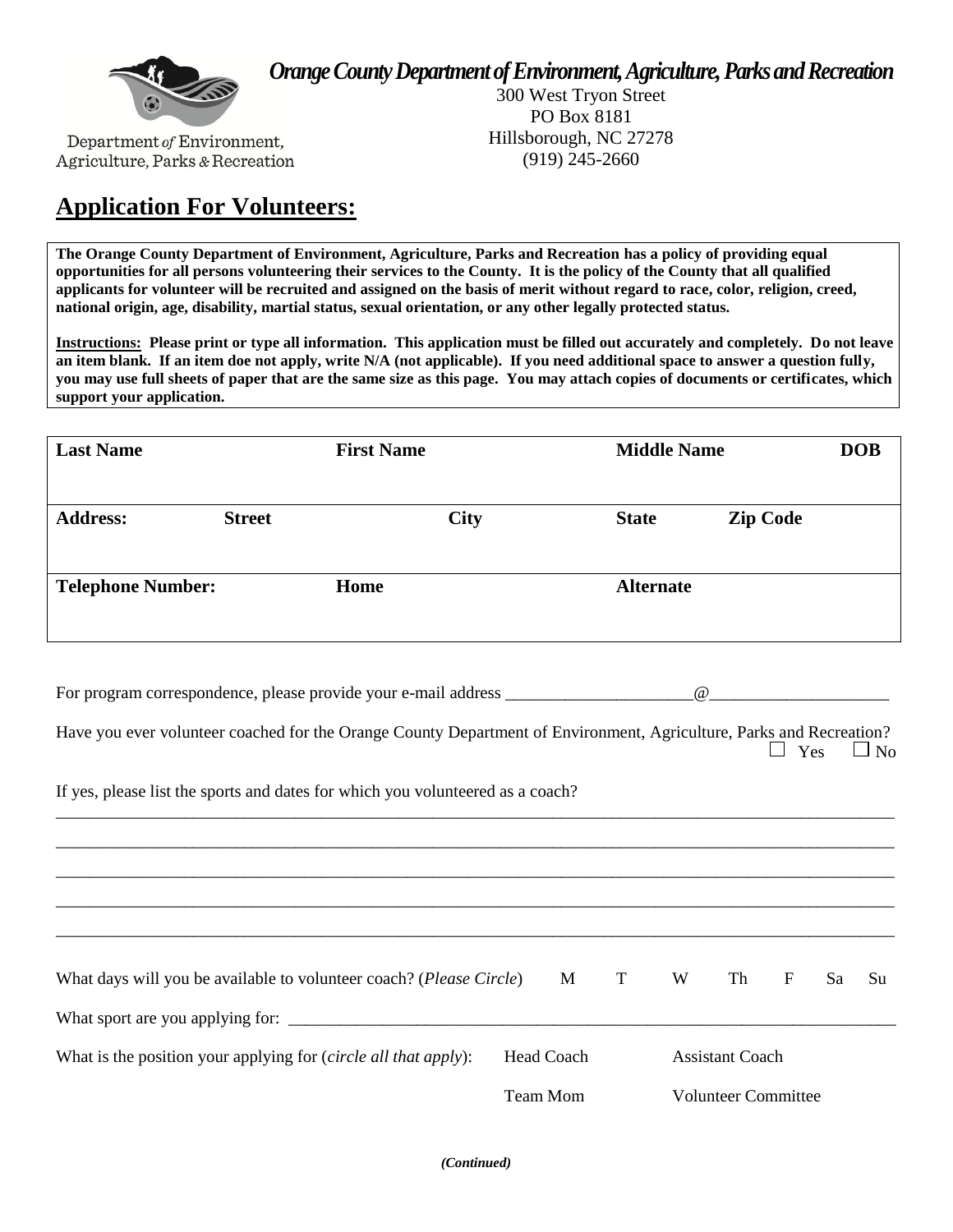| Do you have a child(s) participating in the program applied for?                                         | $\mathbf{L}$ | Yes | $\Box$ No |
|----------------------------------------------------------------------------------------------------------|--------------|-----|-----------|
| If yes, what division(s) $\qquad \qquad$                                                                 |              |     |           |
| Have you ever participated in Recreational Sports?                                                       | $\mathbf{L}$ | Yes | $\Box$ No |
|                                                                                                          |              |     |           |
| Please list three references with phone numbers that may comment on your behalf.                         |              |     |           |
|                                                                                                          |              |     |           |
|                                                                                                          |              |     |           |
|                                                                                                          |              |     |           |
|                                                                                                          |              |     |           |
|                                                                                                          |              |     |           |
|                                                                                                          |              |     |           |
|                                                                                                          |              |     |           |
|                                                                                                          |              |     |           |
|                                                                                                          |              |     |           |
| All complete applications will be reviewed thoroughly and without bias. Following the completion of this |              |     |           |

**application, the Orange County Department of Environment, Agriculture, Parks and Recreation may only contact you if selected to head coach or if your background check shows any irregularities. It is possible that assistant coaches or parent volunteers with clean background checks may not be contacted for follow up. In some cases you may be called upon to meet in a one on one meeting with the Recreation Superintendent or delegate. All volunteers must successfully complete a criminal background check prior to partaking in any league practice, game, activity, function, etc.**

SIGNATURE: \_\_\_\_\_\_\_\_\_\_\_\_\_\_\_\_\_\_\_\_\_\_\_\_\_\_\_\_\_\_\_\_\_\_\_\_\_\_\_\_\_\_\_\_\_\_\_\_\_\_\_\_\_\_\_\_\_\_\_ DATE: \_\_\_\_\_\_\_\_\_\_\_\_\_\_\_\_\_\_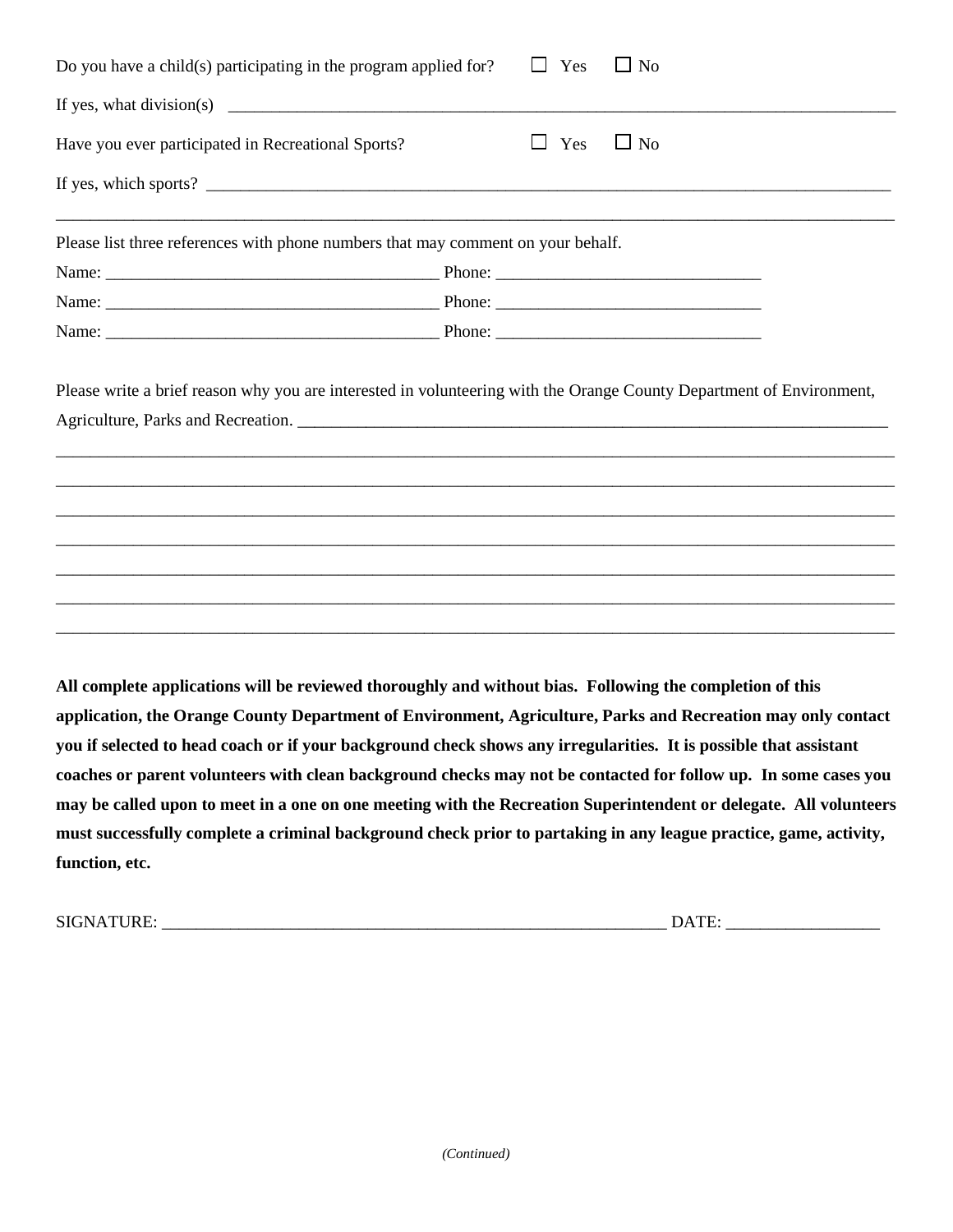### *ORANGE COUNTY DEPARTMENT OF ENVIRONMENT, AGRICULTURE, PARKS AND RECREATION*

### ATHLETIC VOLUNTEER AGREEMENT

### **(INITIAL EACH ITEM AND SIGN/DATE BELOW)**

1. I will pledge to support the Orange County Athletic Mission:

#### ATHLETIC MISSION

The primary goal of the Department of Environment, Agriculture, Parks and Recreation Athletics is to provide opportunities for affordable athletic programming that teaches the principles of good sportsmanship, teamwork, social interaction and physical fitness, while enhancing the basic fundamentals of a sport. We are dedicated to provide a fun and safe environment that will ensure a positive, athletic experience for everyone.

- 2. I understand it is my duty to notify my players and parents of all practices, games, picture dates, make-up dates, etc.
- 3. I understand that my conduct while volunteering will have a definite impact on the youth of the program.
- 4. I pledge to support, cooperate, and work in every way to promote youth athletics in the best interest of the program and youth involved.
- 5. I pledge to be respectful to all officials, even in expression of disagreement.
- 6. I agree to adhere to the principals of good sportsmanship and the rules and regulations governed by each sport.
- 7. I will adhere to and abide by all the sanctions and penalties that are listed in my rules and regulations handbook. In addition, I accept the consequences for my failure to adhere to any sanction or penalty.
- 8. I will not schedule practices/meetings other than those scheduled through/by the Department. Any coach that schedules practices/meetings other than those scheduled by the Department will be disciplined as outlined within league rules and regulations.
- 9. I understand there will be no out-of-town practice, games or tournament play and that all league activity must be conducted on Department approved fields and facilities.
- 10. I understand that I am responsible for returning all my and my players' equipment on the final day of games.
- 11. I understand and agree that I will not use my team contacts, addresses, phone numbers, e-mails, etc. to undermine, recruit, or solicit for another program, league or individual.
- 12. In connection with my activities as \_\_\_\_\_\_\_\_\_\_\_\_\_\_\_\_\_\_\_\_\_\_\_\_\_\_\_\_\_ (position), I agree to hold all information about participants, staff and former staff confidential and will not divulge any information to unauthorized persons. I understand that divulging confidential information will subject me to dismissal from my position with the Orange County Department of Environment, Agriculture, Parks and Recreation.

I HAVE READ, UNDERSTAND, AND AGREE TO ABIDE BY ALL ITEMS LISTED ABOVE.

SIGNATURE: \_\_\_\_\_\_\_\_\_\_\_\_\_\_\_\_\_\_\_\_\_\_\_\_\_\_\_\_\_\_\_\_\_\_\_\_\_\_\_\_\_\_\_\_\_\_\_\_ DATE: \_\_\_\_\_\_\_\_\_\_\_\_\_\_\_\_\_\_\_